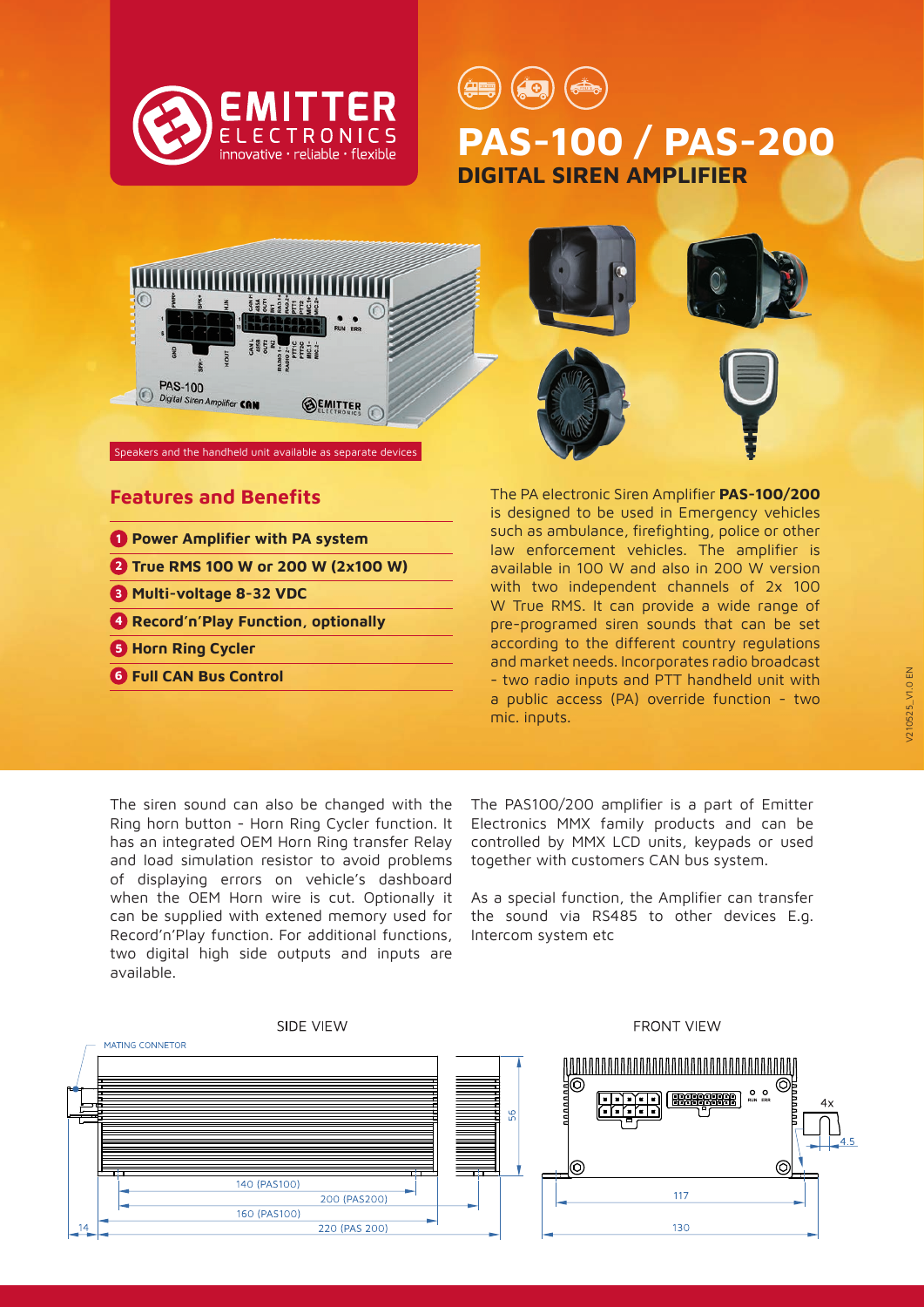Block Diagram of all available amplifier functions:



## **Ordering Codes**

| <b>Product Code</b>                           | <b>Description</b>                                                                              | <b>Status</b> |
|-----------------------------------------------|-------------------------------------------------------------------------------------------------|---------------|
| <b>PAS-100S</b>                               | PA Siren Amplifier, Power 100W/11 ohm, CAN, 8-32 VDC, Standard version                          | Active        |
| <b>PAS-100F</b>                               | PA Siren Amplifier, Power 100W/11 ohm, CAN, 8-32 VDC, Full version (record'n'play,<br>RS485)    | <b>TBD</b>    |
| <b>PAS-200S</b>                               | PA Siren Amplifier, Hi-Power 200W/11 ohm, CAN, 8-32 VDC, Standard version                       | Active        |
| <b>PAS-200F</b>                               | PA Siren Amplifier, Hi-Power 200W/11 ohm, CAN, 8-32 VDC, Full version (record'n'play,<br>RS485) | <b>TBD</b>    |
| For more options please contact the supplier. |                                                                                                 |               |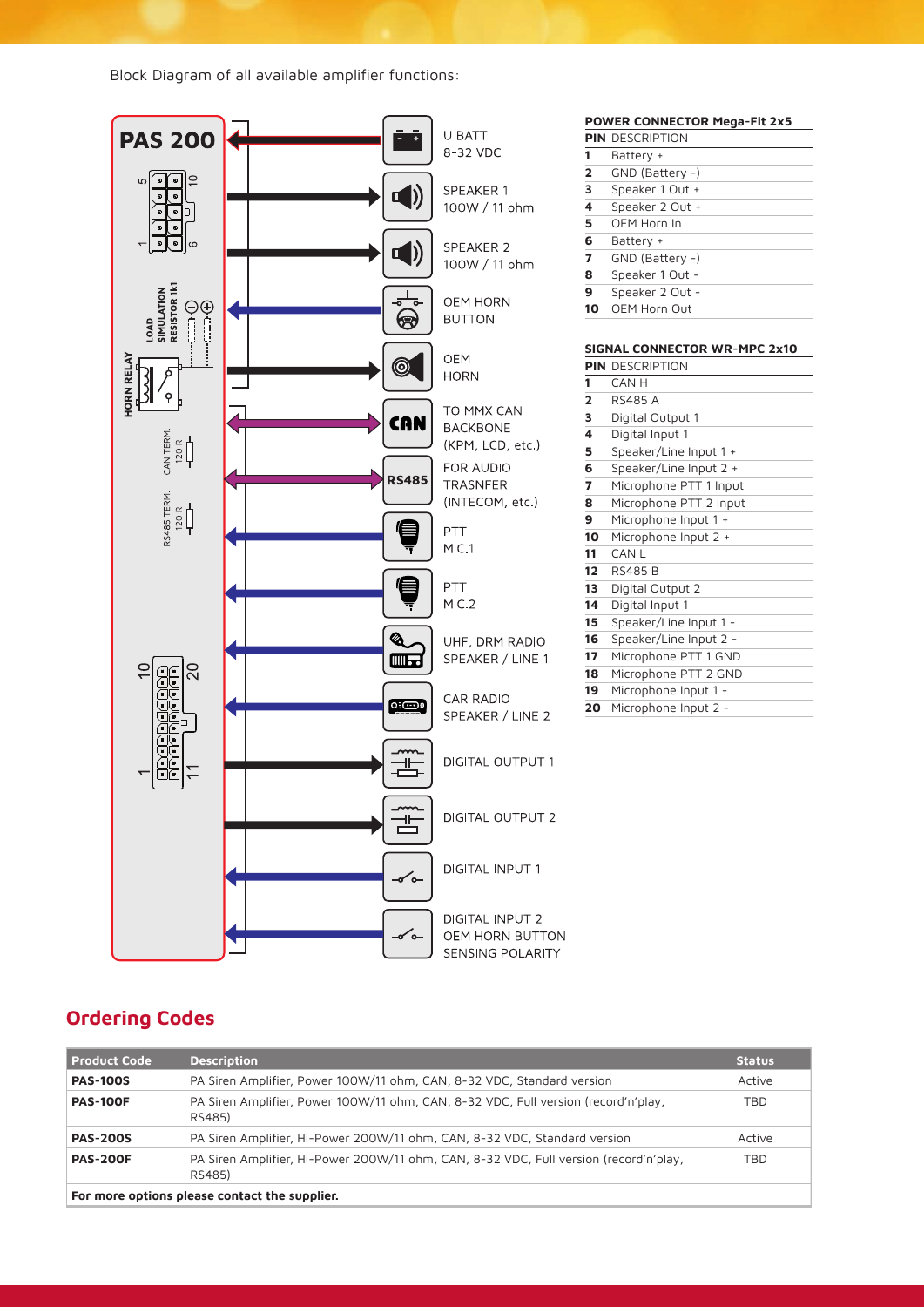# **Specifications**

| <b>POWER</b>                                                                                      |                                                                                                                                                                                                                         |  |  |  |
|---------------------------------------------------------------------------------------------------|-------------------------------------------------------------------------------------------------------------------------------------------------------------------------------------------------------------------------|--|--|--|
| <b>Supply Voltage</b>                                                                             | 8-32 V DC                                                                                                                                                                                                               |  |  |  |
| Current                                                                                           | max. 30 A + dig. outputs @ 12 V<br>max. 15 A + dig. outputs $a$ 24 V<br><50 mA @ IDLE                                                                                                                                   |  |  |  |
| <b>Electrical Protection</b>                                                                      | Overvoltage, under-voltage, transients,<br>reverse polarity by breaking external fuse,<br>load dump, over-temperature                                                                                                   |  |  |  |
| <b>INTERFACES</b>                                                                                 |                                                                                                                                                                                                                         |  |  |  |
| <b>CAN</b>                                                                                        | 1x CAN, ISO 11898 2.0 A/B up to 1 Mbps,<br>protocols SAE J1939, CAN open, free, etc.<br>Baud rate 250 kbps (optional $\leq$ 1 Mbps)                                                                                     |  |  |  |
| CAN Termination                                                                                   | 120 Ohm, configurable with internal DIP<br>switch                                                                                                                                                                       |  |  |  |
| El. Protection                                                                                    | Short to GND or Ub, allowable voltage on<br>pins 032V                                                                                                                                                                   |  |  |  |
| <b>RS485</b><br>RS485 Termination<br>El. Protection                                               | TIA/EIA 485, used for audio transfer, Baud<br>rate ≤ 1 Mbps, optional<br>120 Ohm, DIP switch<br>Short to GND or Ub, allowable voltage on<br>pins 032V                                                                   |  |  |  |
| AUDIO I/O                                                                                         |                                                                                                                                                                                                                         |  |  |  |
| Inputs<br>Microphone Level<br>Input<br>PTT (Push To Talk)<br>Input<br>Speaker/Line Level<br>Input | 2 x, differential or single ended input,<br>100 Hz  10 kHz @-3dB<br>2 x, active low logic, integrated pull-up<br>resistor<br>2 x, differential or single ended input,<br>100 Hz  10 kHz @-3dB                           |  |  |  |
| Outputs<br>Speaker Output PAS-<br>100<br>Speaker Output PAS-<br>200<br>El. Protection             | 1 x, RMS output power 100 W/ch @11 $\Omega$ ,<br>100 Hz 10 kHz @-3dB<br>2 x, RMS output power 100 W/ch @11 $\Omega$ ,<br>100 Hz  10 kHz @-3dB<br>Overload - short between pins, short to<br>GND or Ub, over temperature |  |  |  |
| <b>DIGITAL I/O</b>                                                                                |                                                                                                                                                                                                                         |  |  |  |
| Inputs<br>El. Protection                                                                          | 2 x, active high logic, integrated pull-<br>down resistor<br>Short to GND or Ub, allowable voltage on<br>pins 032V                                                                                                      |  |  |  |
| Outputs<br>El. Protection                                                                         | 2 x, high side switch $\leq$ 2.2 A<br>Overload - short between pins, short to<br>GND or Ub, over temperature                                                                                                            |  |  |  |

| <b>OEM HORN CONTROL</b>                                         |                                                                                                                                                                                                      |  |  |  |
|-----------------------------------------------------------------|------------------------------------------------------------------------------------------------------------------------------------------------------------------------------------------------------|--|--|--|
| Relay                                                           | Integrated, normally open contacts, ≤<br>$32V, \le 10 A$                                                                                                                                             |  |  |  |
| <b>OEM Horn Input</b>                                           | Voltage sensing, pull-down (optional pull-<br>up) load simulation resistor                                                                                                                           |  |  |  |
| <b>MISCELLANEOUS</b>                                            |                                                                                                                                                                                                      |  |  |  |
| <b>LED Diagnostics</b>                                          | 1x green run LED on front panel, 1x red<br>error LED on front panel                                                                                                                                  |  |  |  |
| Monitoring                                                      | Internal sensing of supply voltages, CPU<br>core and board temperature, watchdog<br>functionality                                                                                                    |  |  |  |
| <b>ENVIRONMENT</b>                                              |                                                                                                                                                                                                      |  |  |  |
| Temperature range<br>Storage<br>Operation                       | From -40°C to +85°C<br>Ambient from -40 to +65°C, internal -40<br>to $+105^{\circ}$ C (at full load)                                                                                                 |  |  |  |
| IP Class (IEC529)                                               | IP2x                                                                                                                                                                                                 |  |  |  |
| <b>EMC</b>                                                      | Designed to EN 61000-6-2, noise<br>immunity<br>Designed to EN 61000-6-4, radiation of<br>interference<br>Designed to ISO 7637-2 pulse immunity,<br>load dump<br>Designed to ECE-R10.5 noise immunity |  |  |  |
| <b>ENCLOSURE</b>                                                |                                                                                                                                                                                                      |  |  |  |
| <b>Matting Connector</b><br>Power Connector<br>Signal Connector | Mega Fit 10-way dual row for cables 2.5<br>$mm2$ (16-16 AWG)<br>WR-MPC3 20-way dual row for cables 0.5<br>mm <sup>2</sup> (24-20 AWG)                                                                |  |  |  |
| <b>Housing material</b>                                         | Aluminium housing - anodised                                                                                                                                                                         |  |  |  |
| Mounting                                                        | 4 screws M4 or tapping screws with max.<br>diameter of 4.5 mm                                                                                                                                        |  |  |  |
| <b>SIZE AND WEIGHT</b>                                          |                                                                                                                                                                                                      |  |  |  |
| <b>Housing dimensions</b><br><b>PAS-100</b><br><b>PAS-200</b>   | WxHxD<br>105 x 48 x 160 mm<br>105 x 48 x 220 mm                                                                                                                                                      |  |  |  |
| Weight<br><b>PAS-100</b><br><b>PAS-200</b>                      | 0,8 kg<br>1.1 <sub>kq</sub>                                                                                                                                                                          |  |  |  |

### **Handheld Units**

| <b>Product Code</b> | <b>Description</b>                                                             | <b>Picture</b> | <b>Status</b> |
|---------------------|--------------------------------------------------------------------------------|----------------|---------------|
| HH-MIC1-01          | Handheld mic., electret condenser, PU coiled cable 0.5m, 5x0.8 mm <sup>2</sup> |                | Standard      |
| <b>HH-MIC2-01</b>   | Handheld dynamic mic., Coiled cable 1.1m (max 1.6m)                            |                | <b>TBA</b>    |